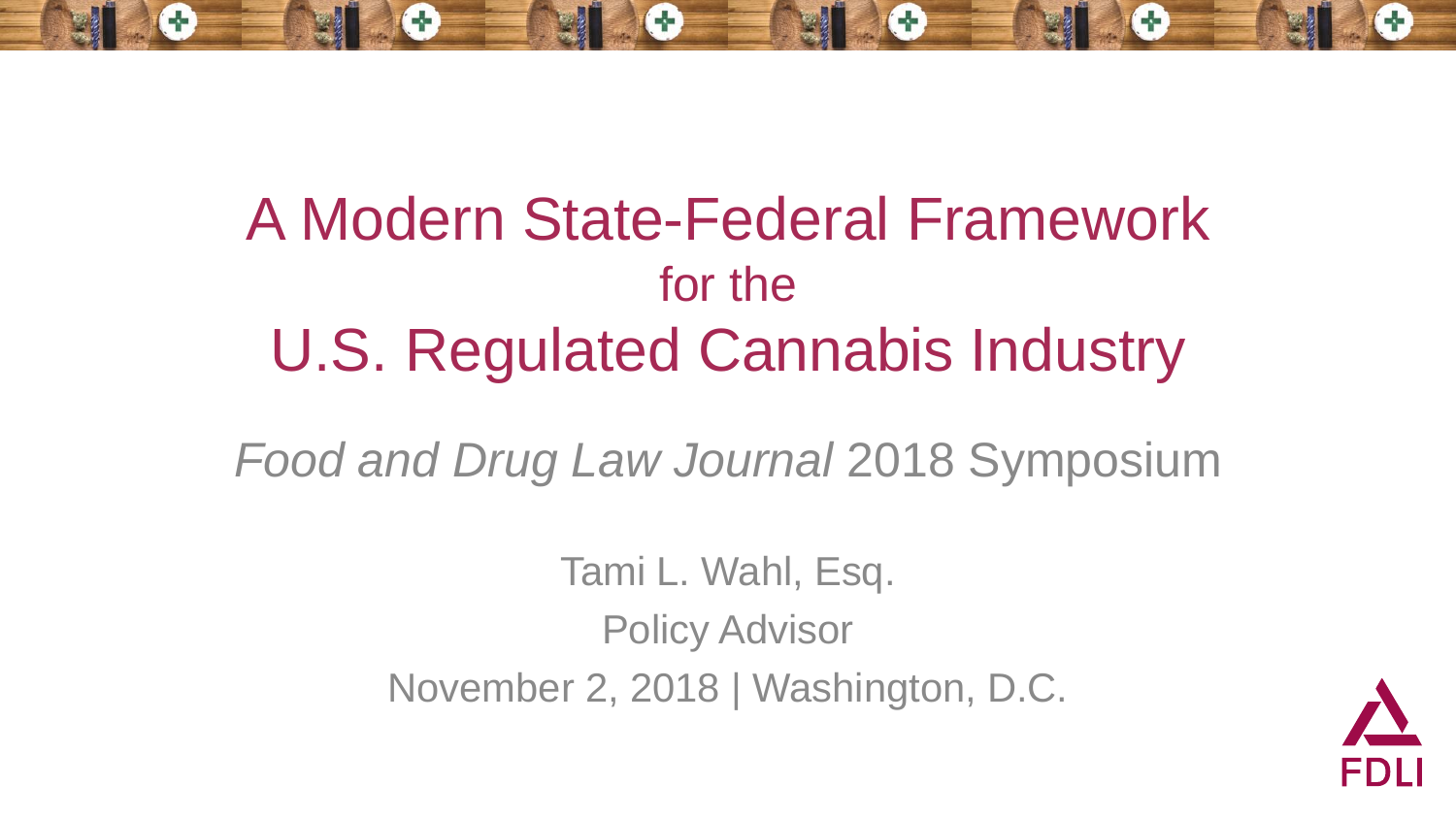# U.S. regulated Cannabis market

- $\cdot$  \$7+ bil
- 150k+ taxable jobs
- Medical programs serve 2+ mil patients
- Data supports positive health outcomes, reduced healthcare costs (e.g., pain, reduction in opioid use)
- Programs parallel DEA's closed system of distribution
- Market vulnerabilities: market stability, impaired driving, diversion | banking, USPTO, SBA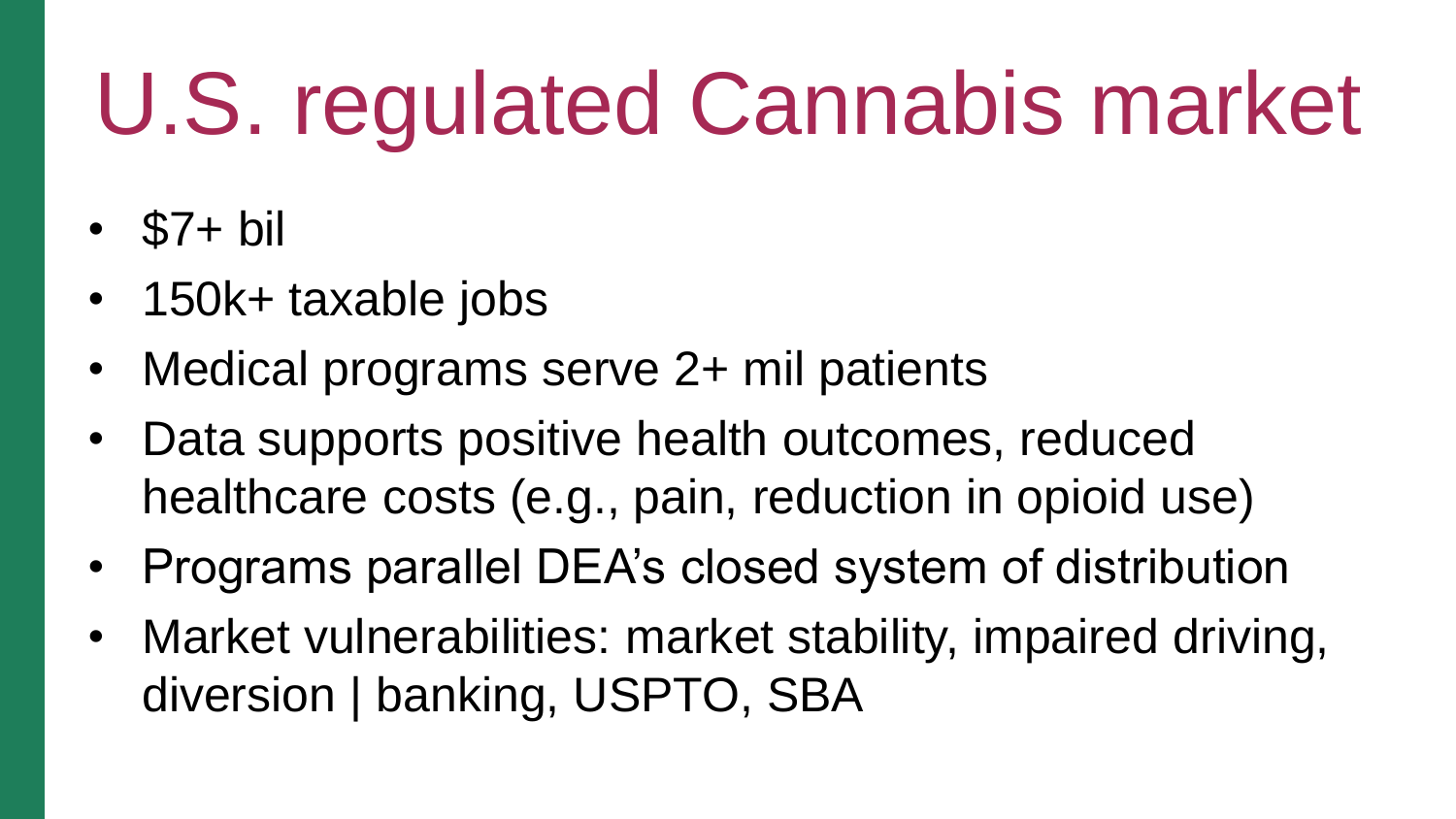#### Cornerstones of proposed federal framework

- Minimal disruption to state regulated markets
	- Maturity of intrastate markets
	- Need technical assistance | wide safety margin of plant
	- States already absorb cost of enforcement efforts
- States retain control | position of authority
	- Closest to the plant and market implications
- Designed through botanical lens
	- Botanical expertise
	- Respect the plant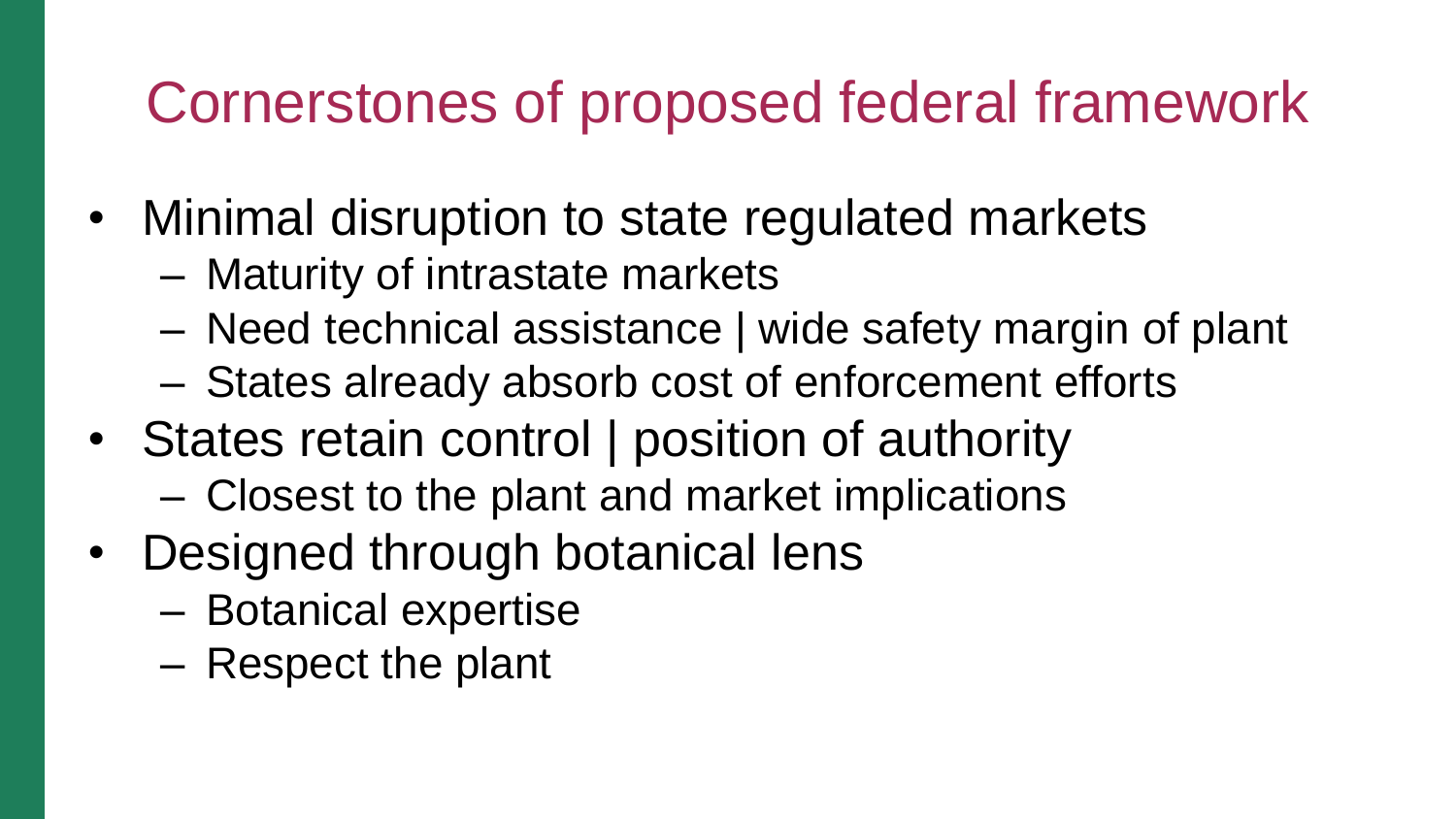### Federal Interface

- Limited yet substantive partnership
- De-scheduled
- Advisory Committee
	- Majority of members from state level
	- Scope: establish minimal quality and laboratory standards, national symbol, educational message
- USDA | Agricultural Marketing Service (AMS)
	- Driver for market stability
	- Sets standards
	- Develops markets
	- Versed in plant material | commodities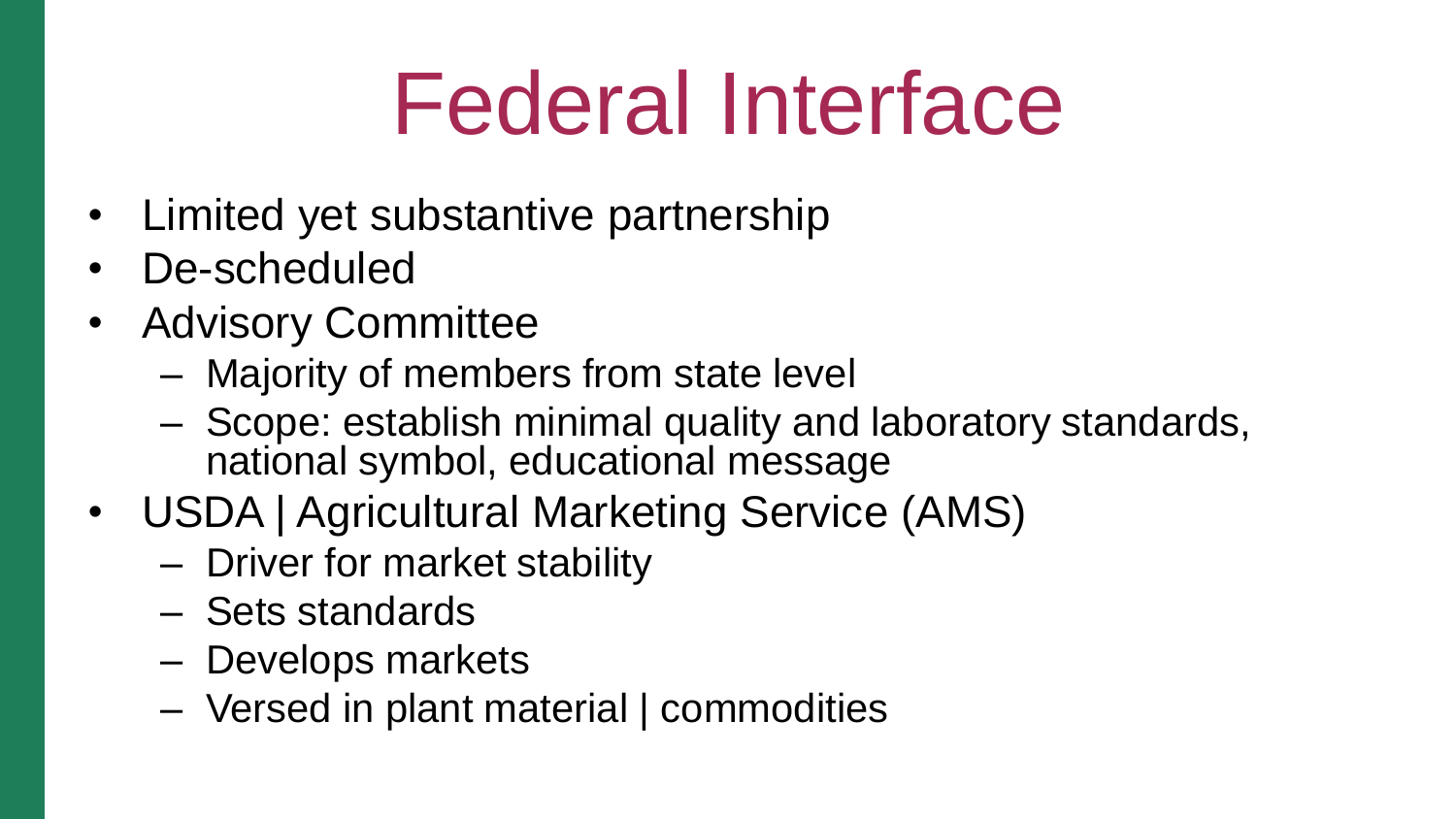### (cont.) Federal Interface

- Existing regulatory pathways instructive, not a fit
	- Pharmacy compounding, Botanical drug, Dietary supplement, Alcohol | Tobacco
- AMS
	- Brings technical expertise needed for market stability
	- Botanical expertise for global placement
- Small business interests
- Eligibility for health insurance coverage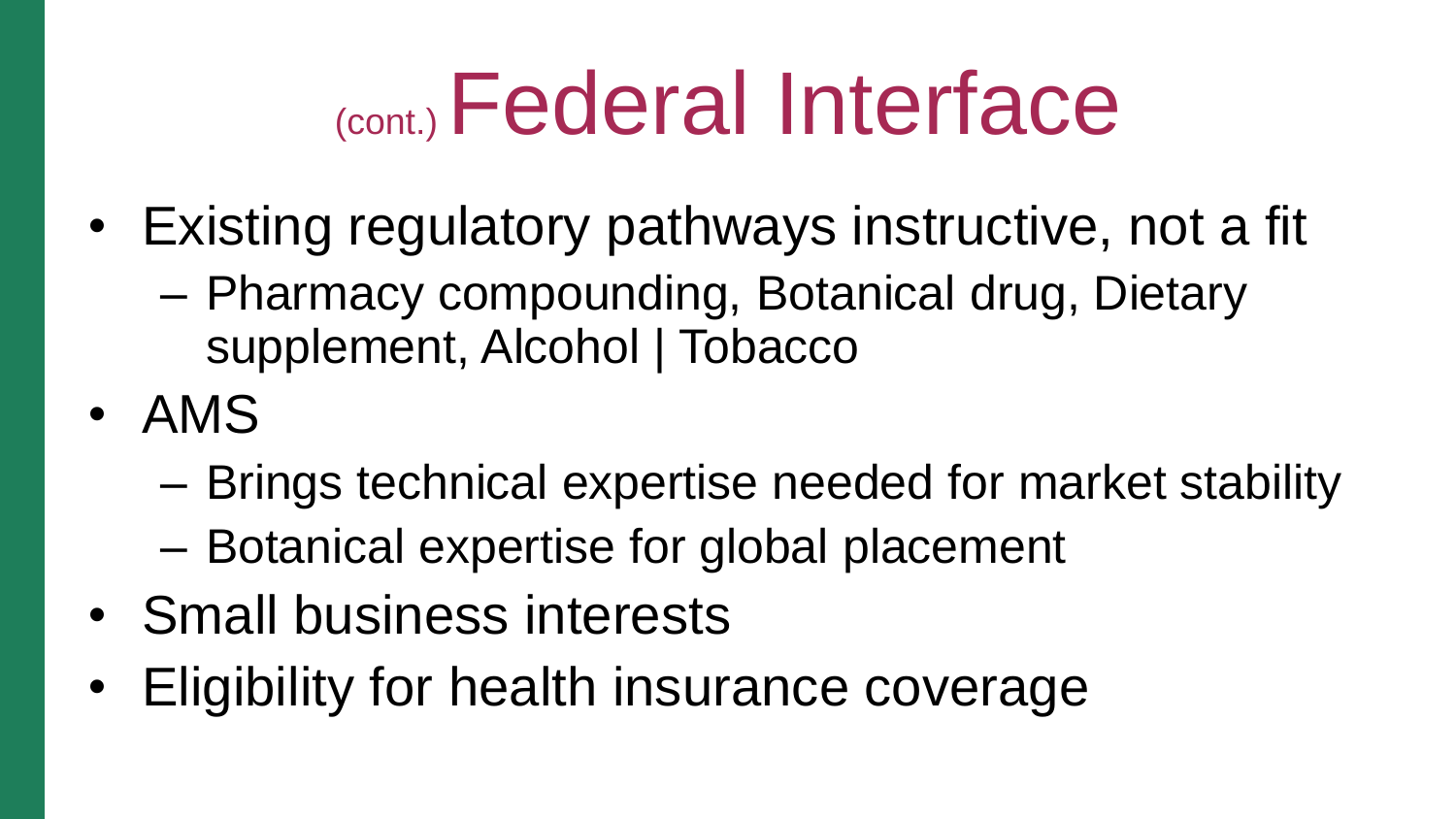